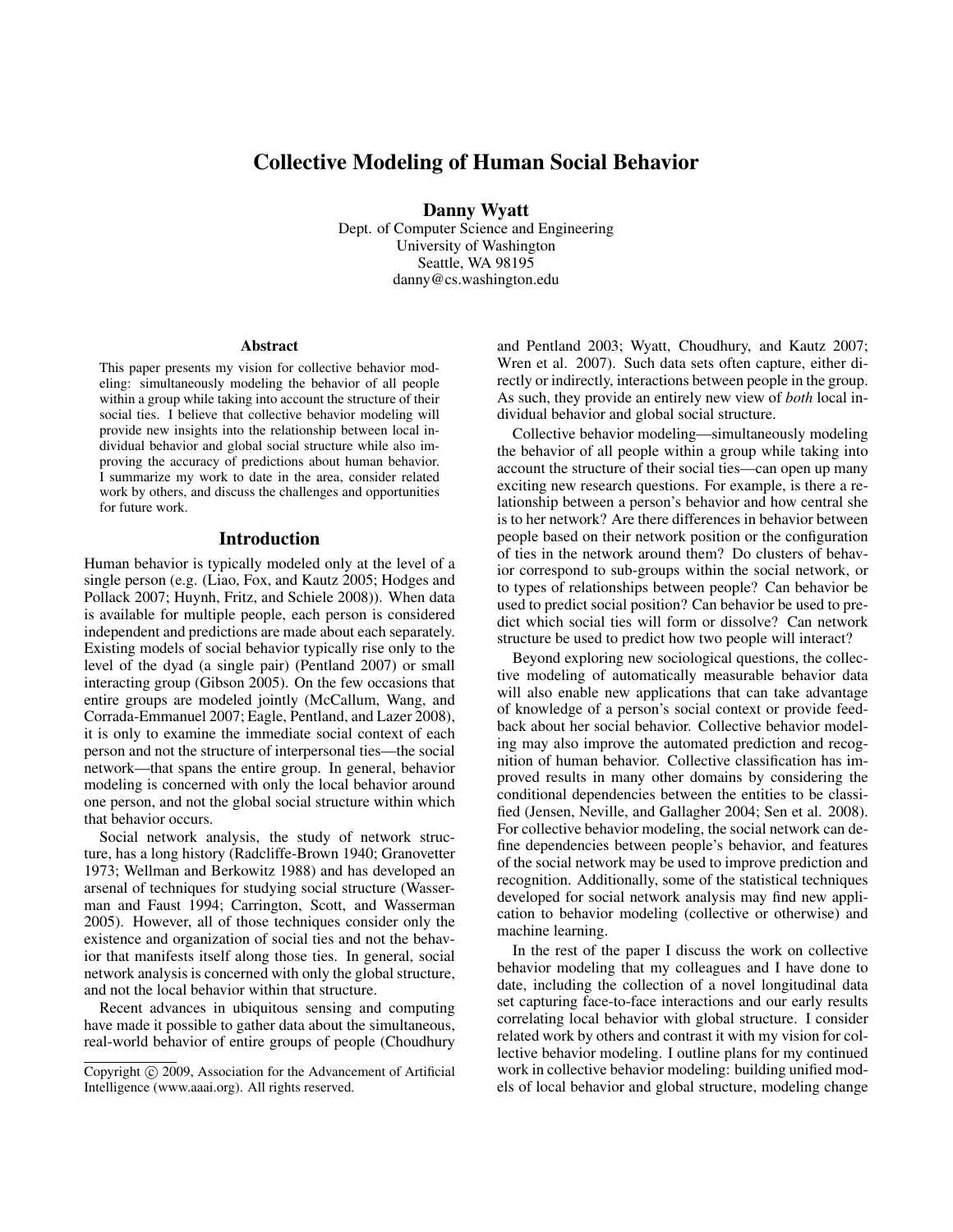in behavior and structure over time, predicting future behavior, and ensuring the feasibility of any new techniques. Finally, I close by considering the broader applicability of any methods developed for collective behavior modeling.

### Current Work

My colleagues and I have collected a data set that captures the face-to-face conversations between two cohorts of incoming graduate students. Both cohorts were in the same department at a large research university. In the first cohort, 24 of 27 eligible subjects participated. In the second, 17 of 29 possible subjects participated.

Each subject wore a sensing device containing 8 different sensors useful for detecting conversations, activities, and environmental context. Data was collected during working hours for one week each month over the 9 month course of an academic year. To collect data in an ethical (and legal) manner, no raw audio was ever recorded. Only a set of privacy-sensitive features were saved. At the end of each data collection week, the subjects submitted surveys reporting on their interactions with other participants during the previous month. A complete description of the data for one of the cohorts is in (Wyatt, Choudhury, and Kautz 2007).

This data set is novel in several respects. First, it directly captures real-world face-to-face conversations, which remain people's primary mode of social interaction (Baym, Zhang, and Lin 2004). While, there have been a few earlier efforts towards the direct recording of face-to-face interaction, those required human observers and manual coding (Bernard, Killworth, and Sailer 1980; Freeman, Freeman, and Michaelson 1988)—techniques that can only be applied to small study populations over brief observation periods.

A second novel aspect of our data is that it is longitudinal. It is difficult to observe real-world interactions at even a single point in time; multiple observations at many different time points are clearly even more difficult.

Which brings up a third novel aspect of our data: it is automatically collected and processed. Automated recording and processing not only increases the scale—both in number of subjects and length of observation period—at which interactions can be studied, it also makes possible applications that have access to real-time information about a group's social network.

Conversation Detection and Speaker Segmentation In earlier work my advisors and I have developed techniques for determining from our privacy-sensitive features who is colocated with whom, who is in conversation with whom, and who speaks when in a conversation. All of those techniques involve lower level probabilistic models whose outputs are fed into each other to ultimately produce high level inferences about conversations. Those techniques are explained fully in (Wyatt, Choudhury, and Bilmes 2007).

Ultimately, the high level inference results in a rich corpus of data about interactions and behavior. We can infer which subjects are physically located together, who speaks with whom, when and for how long. Additional features—pitch and energy—capture non-linguistic properties of how people speak. Altogether, the data contain information shown

Table 1: Correlation between change in speech and centrality

| Rate |       | Pitch |       | Turn Length |       | Turn Frequency |       |
|------|-------|-------|-------|-------------|-------|----------------|-------|
|      |       |       |       |             |       |                |       |
| .307 | .0003 | .228  | .0075 | .164        | .0558 | $-.0413$       | .6334 |

to be useful for inferring emotion (Liscombe, Venditti, and Hirschberg 2003), interest level (Gatica-Perez et al. 2005), and mental state (Hurlburt, Koch, and Heavey 2002).

Additional Behavior The other sensors in our data can be used to infer the wearer's physical activity (e.g. walking, sitting, standing, etc.) and whether she is indoors or outside (Lester et al. 2005). That can allow us to see whether one person walks to another's location, or whether people move (together or separately) to a new location. We can also use physical activity as a feature for conversation analysis: are the conversants sitting still or standing and moving about?

### Early Results

This section presents two early results based on preliminary analyses of the data from the first cohort (24 subjects). For both results, only the 6 consecutive months with the most time recorded (3,021 hours) were used.

Conversational Behavior and Network Ties In (Wyatt et al. 2008) we present an early example of the new kind of question that we can answer about the correspondence between social structure and individual behavior: do individuals change their speaking styles more when interacting with people who are more central to the network?

Speaking style is taken to be one of four measurable features: pitch, rate, turn length, and turn frequency. For person i, we compute 3 quantities. (1)  $b_{i \setminus j}$ : the mean of feature b for *i* when *i* speaks with *everyone* except person *j*, (2)  $b_{i\rightarrow j}$ : the mean of b for i when i speaks only with j, and (3)  $s_i$ : the standard deviation of  $b$  for  $i$ , regardless of conversation partner. Let  $d_{ij} \triangleq |b_{i \setminus j} - b_{i \to j}|/s_i$  be the amount that i's behavior changes when in conversation with j. The mean of  $d_{ki}$ for all k who speak to i is i's mean *incoming* change. The higher this incoming mean, the more people change their speaking style when with person *i*.

How central each person is to the network is computed using a variant of closeness centrality (Wasserman and Faust 1994), modified to take advantage of the unique continuous measure of social behavior in our data. Let  $c_{ij}$  be the proportion of time that  $i$  and  $j$  spend in conversation. The "length" of an edge between i and j is defined as  $1 - c_{ij}$ , if  $c_{ij} > 0$ . If i and j do not converse at all, their edge is null and its length is undefined. Closeness centrality is defined as the multiplicative inverse of the mean path length (via the shortest path) from a person to all others.

We found that there is indeed a positive correlation between a person's mean incoming change and her closeness centrality for all speech features except turn frequency (Table 1). This supports an earlier finding by one of my advisors that there is a positive correlation between the amount of influence a person exerts on the turn-taking pattern of a conversation and his centrality (Choudhury and Basu 2004).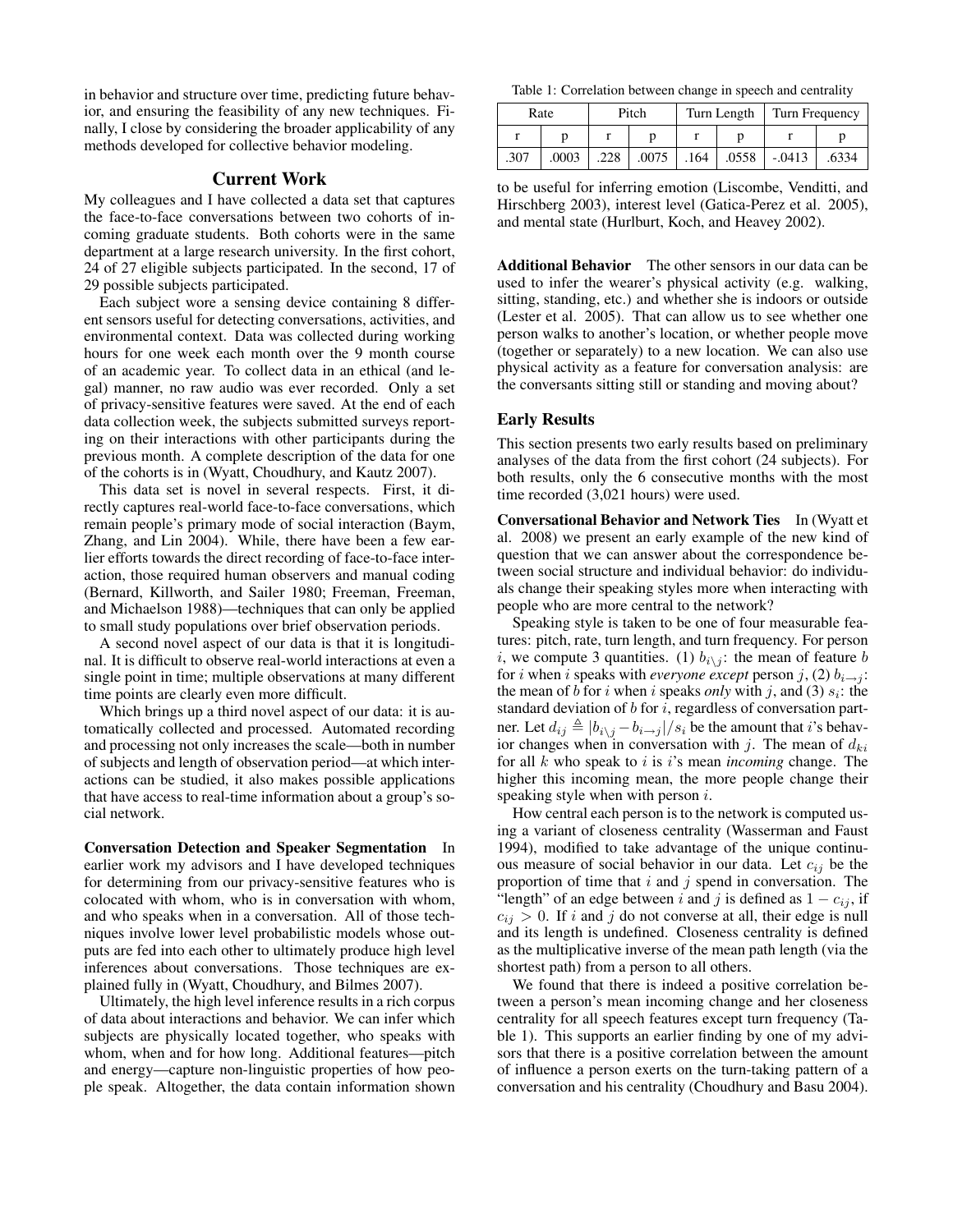

Figure 1: Closeness centrality and change in conversational behavior. Distance from the center indicates decreasing centrality. Darker color and larger size indicate higher incoming change. Lines connecting people indicate that they spent time in one-onone conversation.

Figure 1 is a visualization of this comparison for speaking rate using the data from one observation week. The larger, darker nodes have higher incoming change and are found closer to the center of the network, while the smaller, lighter nodes are found out towards the edges.

Recovering Latent Networks from Conversations Traditional social network analysis assumes that social ties are observable and that a social network is directly available for study. When the data to be analyzed represents real-world behavior, however, it becomes necessary to define "some means of abstracting from these empirical acts to relationships or ties" (Marsden 1990). Typically, researchers define simple thresholds or heuristics to discard observations that are believed *a priori* to be noise. The remaining observations are then considered a direct observation of the "true" network (e.g. (Palla, Barabási, and Vicsek 2006; Kossinets and Watts 2006)) and this surviving network is used as data for subsequent analysis. Such methods do not propagate any uncertainty due to noisy observations into later analyses.

Another approach is to consider the social network a hidden state and the measurable behavior a noisy observation of that hidden state. In (Wyatt, Choudhury, and Bilmes 2008) we combine exponential random graph models (ERGMs), a state-of-the-art method from social network analysis, with the traditional statistical machine learning technique of using latent variables to model hidden state.

ERGMs (also called  $p^*$  models) model a social network as a realization of a set of random variables, one variable for each potential edge in the network (Frank and Strauss 1986; Wasserman and Pattison 1996; Robins et al. 2007). Given an observed network, ERGMs estimate the parameters of a

model that describes the joint distribution of the edge variables. The distribution takes the form of a log-linear combination of features and weights:  $p(\mathbf{Y} = \mathbf{y}) = \frac{1}{Z_{\theta}} e^{\theta^{\mathsf{T}} \phi(\mathbf{y})},$ where Y are the variables representing edges in the graph,  $\phi$ are feature functions,  $\theta$  is a vector of weights to be learned, and  $Z_{\theta}$  is the usual normalizing constant. The features are deterministic functions of the variables and they define conditional independence assumptions between variables. Simple features are typically counts of occurrences of specific subgraphs within the network, e.g. the number of triangles, or even just the number of edges.

More complex feature sets involve histograms of empirical distributions of statistics (e.g. degree) of the network. To avoid overfitting, the weights for these histogram features are constrained to follow pre-defined functions (Hunter 2007). The constrained model has fewer parameters while also capturing intuitions about the smoothness that should exist between weights on features that have an intrinsic relationship. For example, the weights on bins in the degree histogram increase according to degree, but at a geometrically decreasing rate. That models the intuitive notion of a diminishing rate of return for adding new ties.

For our model, we added a new set of variables corresponding to observable behavior for each pair of subjects in our population—specifically the amount of time that each pair spends in conversation. These observable variables are each connected to a latent variable that models whether or not a social tie exists between that pair. By marginalizing out the network—treating it as a distribution over networks and not one single, observable network—we carry any uncertainty inherent in the observations through to the subsequent analysis of the network.

We used the sociological features most common in ERGM-based analyses together with a new set of features tying observable behavior to latent network state. Our new features also make use of non-linear parameter constraints to model the same "diminishing returns" intuition about time spent in conversation. The sociological features represent the global properties of the network while the observation features represent the local properties of individuals. Importantly, the sociological features span the entire network so that no pair is considered marginally independent of any other pair. Conditional dependencies between pairs allow behavioral information to spread through the model so that the resulting parameters simultaneously balance information about all pairs' behavior with a consistent (according to the sociological features) model of how the pairs fit together into a larger network.

The resulting model recovered networks that had better agreement with the networks reported through surveys than the basic network of conversations alone. More importantly, the model was able to learn—in a fully unsupervised manner—properties of the connection between conversational behavior and the structure of social ties within the group. Figure 2 shows two conditional probabilities learned by the model. The solid line is the probability that a pair will spend a certain amount of time in conversation given that a social tie exists between then. The dashed line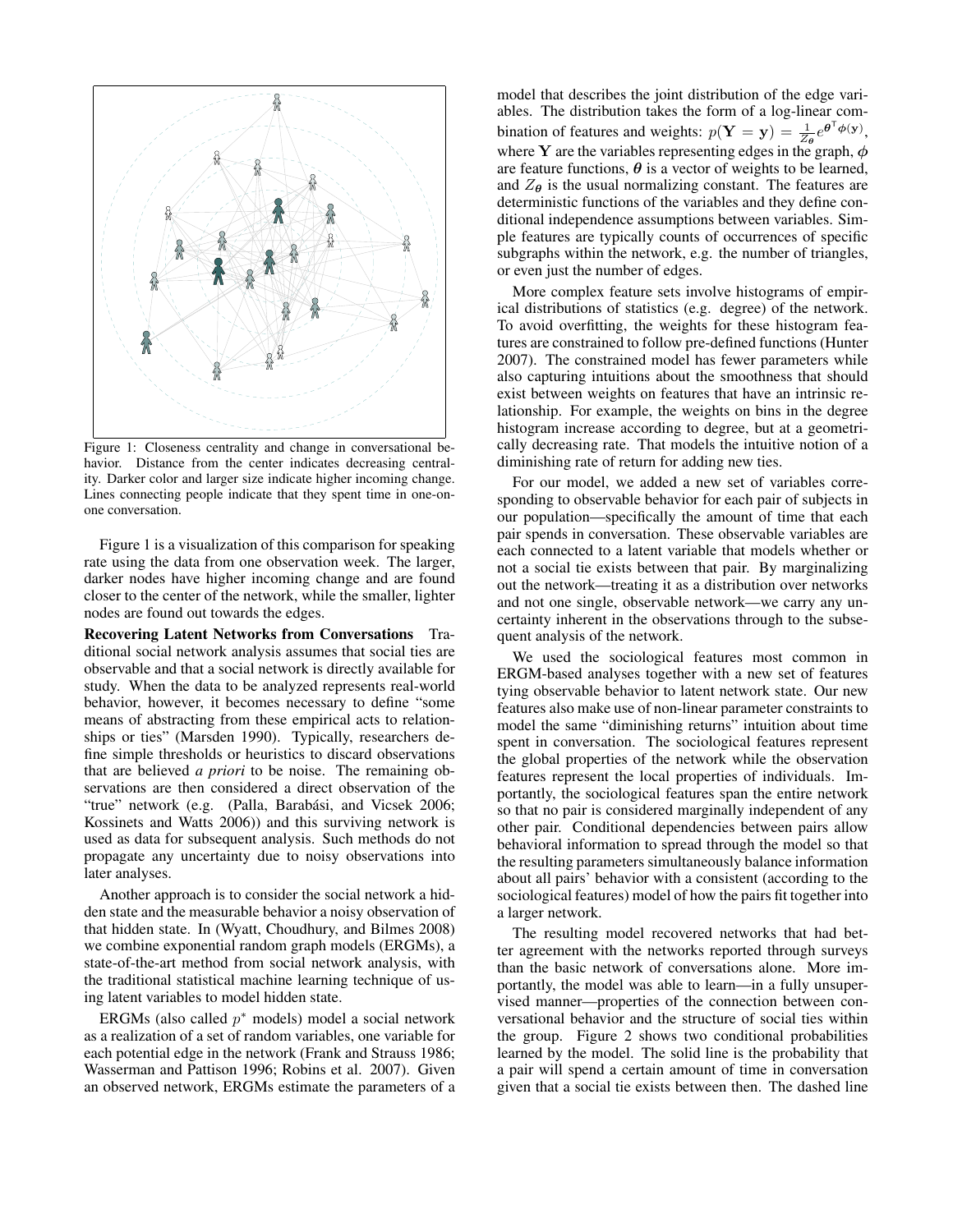

Figure 2: Conditional probabilities of time in conversation given existence or non-existence of social tie.

is the probability that a pair will spend time in conversation given that no tie exists between them. For this population, the threshold for "socially significant" time in conversation appears to be about 6 minutes. Additionally, it appears that the social utility of time in conversation begins to diminish after about 12 minutes. Note that the entries along the x-axis actually represent discrete categories in a multinomial, but the conditional probabilities follow smooth curves because of the parameter constraints.

#### Related Work

The work most similar to ours is that of the MIT Reality Mining project (Eagle, Pentland, and Lazer 2008) along with similar work from the same group (Olguin et al. 2009). The Reality Mining data contains measurements of the physical proximities (via Bluetooth radio signals) and cell phone calls within a group of 100 students over the course of one year. Their newer data measures the face-to-face, line-ofsight proximity between 22 bank employees, as well as all of their email interaction.

(Eagle, Pentland, and Lazer 2008) summarizes 3 approaches to using the Reality Mining data to predict a subject's self-reported ties, satisfaction, and recall of proximities based on her sensed proximities. All of the predictive models involve features at either the level of the dyad or the immediate social context around one subject. These results might be strengthened by considering more complex properties of the network. For example, whether a person's friends are also friends with each other and whether and how often such a group of mutual friends comes together may affect that person's satisfaction or recall. One analysis of their bank employee data does consider global network structure by examining the relationship between network centrality and reported satisfaction.

None of these analyses address the difficulty of using location data as a proxy for true interaction. The Reality Mining subjects are students who attend classes and lectures and work in neighboring offices. That they are physically close does not mean they are actually interacting. (And since their proximity is measured from radio signals, subjects who are sensed to be close to one another may not even be in the same room!) There may be large differences between a network built from proximity data and one built from data about real interactions. Our data set captures both conversations and colocation, so we can study the difference between analyses that use only proximity data and those that use actual

interaction data.

Another recent similar effort is that of (Connolly, Burns, and Bui 2008). They show that events that may be social interactions—attending the same meeting, visiting someone's office, walking together—can be extracted from the motion sensor data of (Wren et al. 2007). As with the Reality Mining data, the "interactions" derived from motion sensor data are very ambiguous and any further analysis will need to account for that uncertainty.

In the social science literature, (Gibson 2005) studies the relationship between turn-taking patterns in meetings and the reported social ties between participants (e.g. supervisor/subordinate, peer coworkers, friends). His data had to be manually coded by two human observers (in real-time, no less)—an approach that obviously cannot scale to large groups or longitudinal studies. Furthermore, his analysis only considers the relationships between dyads separately and does not extend to consider the structure of relationships between all of the people in the study.

The work on topic models in email (McCallum, Wang, and Corrada-Emmanuel 2007) comes closest to jointly modeling the entire behavior of a group, but obviously the behavior examined is the generation of written text and not face-to-face interaction. Social ties are not explicitly modeled, but behavior is considered between interacting pairs and models are fit to all pairs simultaneously. However, while the social ties are exploited, potentially useful features of the global structure like reciprocity or transitivity are not.

#### Plans for Future Work

Our early result relating change in conversational style to centrality used a disconnected chain of very different statistical methods. The main goal of the work in my thesis will be to formulate a unified statistical model that ties global social structure to local individual behavior. Ideally, the model will be capable of both explaining and predicting human social behavior. That is, it will be capable of learning parameter values that can be interpreted in sociologically meaningful ways, and it will be capable of using those learned parameters to predict behavior in out-of-sample data.

Constructing such a unified model can be thought of in two equivalent ways. From the perspective of social network analysis, it can be seen as extending ERGMs "downwards" so that they include behavior data. From the perspective of statistical behavior modeling, it can be seen as extending behavior models "upwards" so that they can take advantage of the dependencies between people defined by the structure of their social network. As such, a unified model will hopefully take advantage of techniques developed separately for either behavior modeling or social network analysis, as well as producing new techniques potentially useful to each of them independently.

The work I propose for my thesis can be roughly separated into four intersecting areas of exploration: (1) methods for tying concrete behavior to abstract social relationships, (2) modeling changes in behavior and social structure over time, (3) predicting future behavior based on collective observations, and (4) ensuring the tractability of all the techniques developed.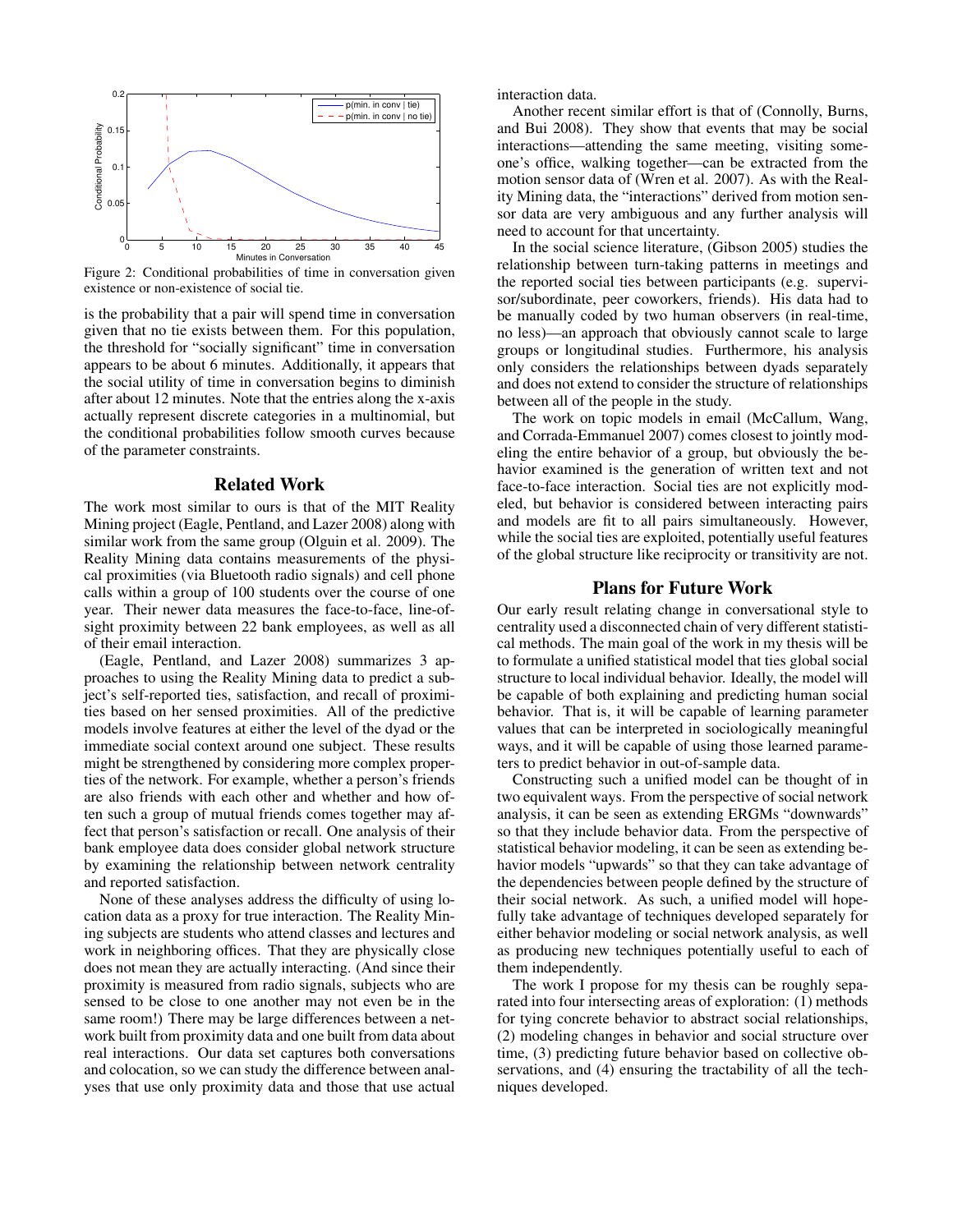### From Behavior to Relationships

As mentioned previously, behavior is observable, social ties are not. Our earlier work learned a probabilistic relation between time spent in conversation and the existence of a social tie. Future models must incorporate more behavior data. They should consider how frequently a pair interacts, how they speak and take turns during their interaction, who moves to visit whom, and even the time of day and day of the week of their interactions. All of these behavioral features must be associated with an abstract notion of social tie, and the representation of that tie may need to become more complex. Ties may need to be modeled as categorical (friends, coworkers) or continuous-valued (to indicate strength of tie) variables—or possibly without any explicit variable at all (discussed below).

Additionally, while social networks are modeled as structures of dyads, many interactions occur between more than two people. To model multiparty connections, traditional social network analysis has used bipartite graphs where one set of nodes represents people and the other represents interactions. ERGMs have been extended to handle such bipartite graphs (Wang 2006), however the features used no longer model a structure of abstract social ties but rather the structure linking people to interactions. It may be beneficial to continue to model a social structure composed of dyads while also modeling connections between dyads and their conversations.

Managing Uncertainty Another concern when tying behavioral data to social structure is that most behavioral data does not directly represent true interactions but rather some proxy that may indicate an unobserved interaction. Sometimes, individual people are not identifiable (e.g. in motion sensor data) and sometimes the data does not represent "social reality" (e.g. proximity readings through walls). The data that my group has collected captures information about interactions only indirectly: the interactions must be inferred from raw sensor output. A low-level model (explicit or implicit) that infers interactions from sensor data should preserve any uncertainty found in the original observations and propagate that uncertainty to higher level analyses.

An additional source of uncertainty comes from the spatially distributed nature of the sensors. Observing an entire group's behavior over time means having to observe multiple events occurring in separate locations. That means that multiple points of observation, possibly with varying measurement error rates, must be aggregated. Data could even be missing from some sensors but present from others. (Indeed, there is never a time in our data when all subjects are recording simultaneously.) Uncertainty due to uneven measurement error and missing data must also be propagated to higher levels of analysis.

### Temporal Models

Sensor data is inherently temporal and future models should make use of that temporality. Temporal extensions to ERGMs exist (Pattison and Robbins 2001; Guo et al. 2007), generally treating the network as a process that evolves in discrete time steps with a Markov assumption of conditional independence between non-successive time steps.

Connecting such models to sensor data will require multirate models that allow the low-level behavioral processes (e.g. speaker turns) to evolve at a faster rate than the highlevel social network process. Multirate models that aggregate fast evolving low-level processes into slowly evolving high-level processes have been used in behavior modeling before (Liao, Fox, and Kautz 2004). However, if the learned parameters are to provide sociological insight, it may be necessary to allow the high-level process to be timeinhomogeneous—something not done in existing behavior models.

An alternative model would allow the higher network level to evolve at the same rate as the lower sensor level while constraining high level changes to follow a smooth, slowly changing function. Allowing fast but small changes at the network level would be useful for capturing the complex nature of social ties. For example, there is no one moment when a tie should be "switched off" between friends who have fallen out of touch. Instead, the intensity of their relationship should fade with time.

### Predicting Behavior

Models that have sufficient interpretability may use a very different set of features from those that produce accurate predictions. It may even be the case that prediction is possible without explicitly representing social structure (e.g. with specific latent variables) at all. Understanding, the difference between models that predict well and models that are interpretable will hopefully also provide new insight into the connection between behavior and social structure.

## **Tractability**

Larger models entail increased complexity for learning and inference. Treating the social network as a hidden state makes the problem of parameter estimation non-convex. Stochastic gradient ascent seemed to work in our early experiments, but those involved separated data points (one per observation week) that could be used in traditional stochastic gradient methods. A temporal model that ties observations together will effectively have only one large observed data point, and the typical stochastic gradient methods will no longer apply.

It may be beneficial to model only observable behavior without explicitly modeling unobservable social structure. A network constructed of separate behavioral measurements would require techniques for analyzing valued networks (those with non-binary edges). That will require new features that model behavior but are based on the same sociological intuition behind the features currently in use.

Additionally, the amount of data available at the lowlevel is enormous and connecting it to a large, unified model will not produce a model whose parameters can be tractably learned. The spatially distributed nature of the process may allow some parts of the model to be decomposed and managed in parallel. The trade-offs between accuracy and tractability involved in various model decompositions or approximations will need to be examined.